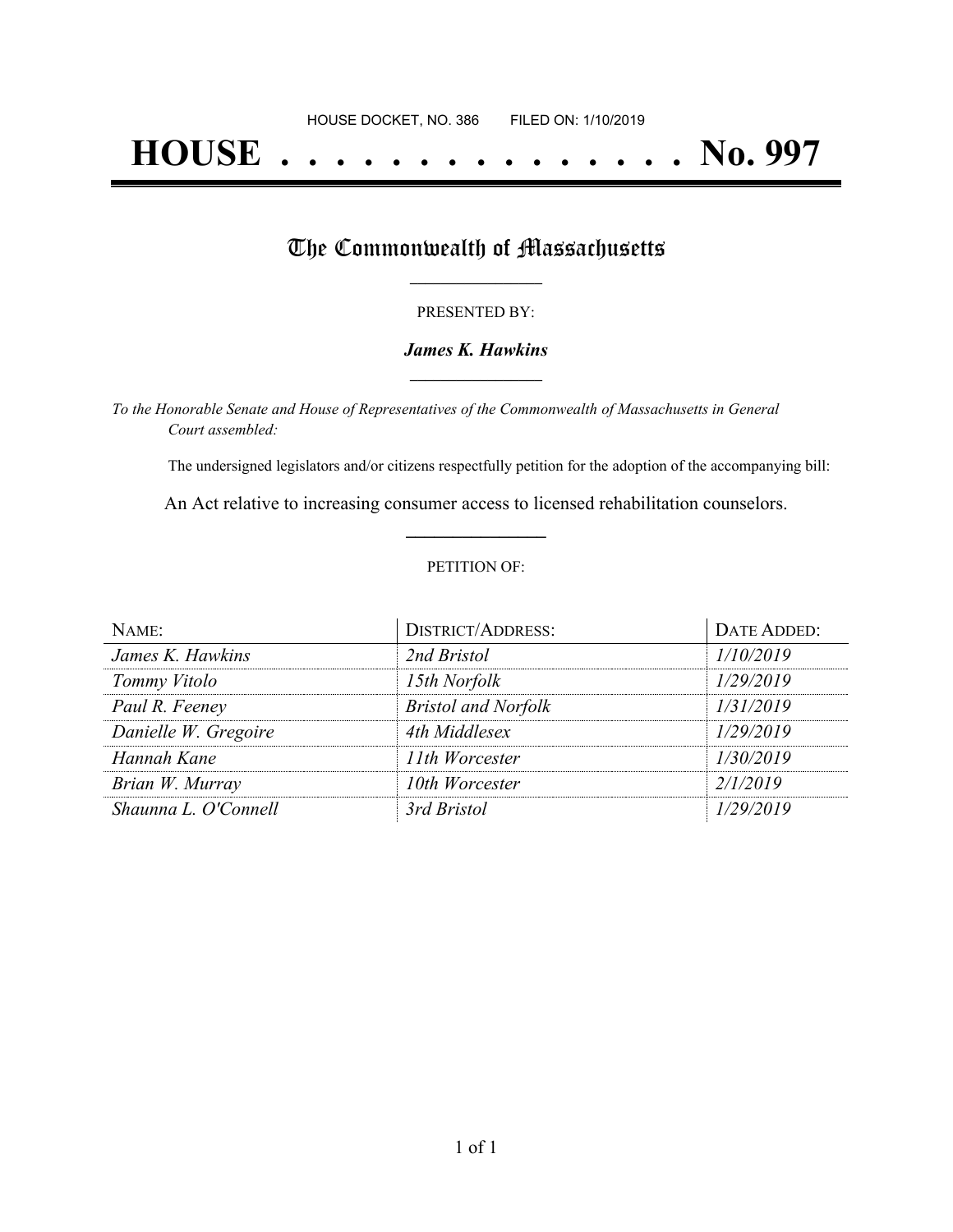## **HOUSE . . . . . . . . . . . . . . . No. 997**

By Mr. Hawkins of Attleboro, a petition (accompanied by bill, House, No. 997) of James K. Hawkins and others relative to the definition of licensed mental health professionals under certain insurance laws. Financial Services.

#### [SIMILAR MATTER FILED IN PREVIOUS SESSION SEE HOUSE, NO. *3878* OF 2017-2018.]

### The Commonwealth of Massachusetts

**In the One Hundred and Ninety-First General Court (2019-2020) \_\_\_\_\_\_\_\_\_\_\_\_\_\_\_**

**\_\_\_\_\_\_\_\_\_\_\_\_\_\_\_**

An Act relative to increasing consumer access to licensed rehabilitation counselors.

Be it enacted by the Senate and House of Representatives in General Court assembled, and by the authority *of the same, as follows:*

#### 1 SECTION 1. Section 22 of chapter 32A of the General Laws, is hereby amended by

2 striking out the last paragraph, as most recently amended by section 1 of chapter 80 of the acts of

3 2000, and inserting in place thereof the following paragraph:--

4 For the purposes of this section, "licensed mental health professional" shall mean a licensed physician who specializes in the practice of psychiatry, a licensed psychologist, a licensed independent clinical social worker, a licensed mental health counselor, a licensed nurse mental health clinical specialist, a licensed marriage and family therapist or a licensed rehabilitation counselor within the lawful scope of practice for such therapist.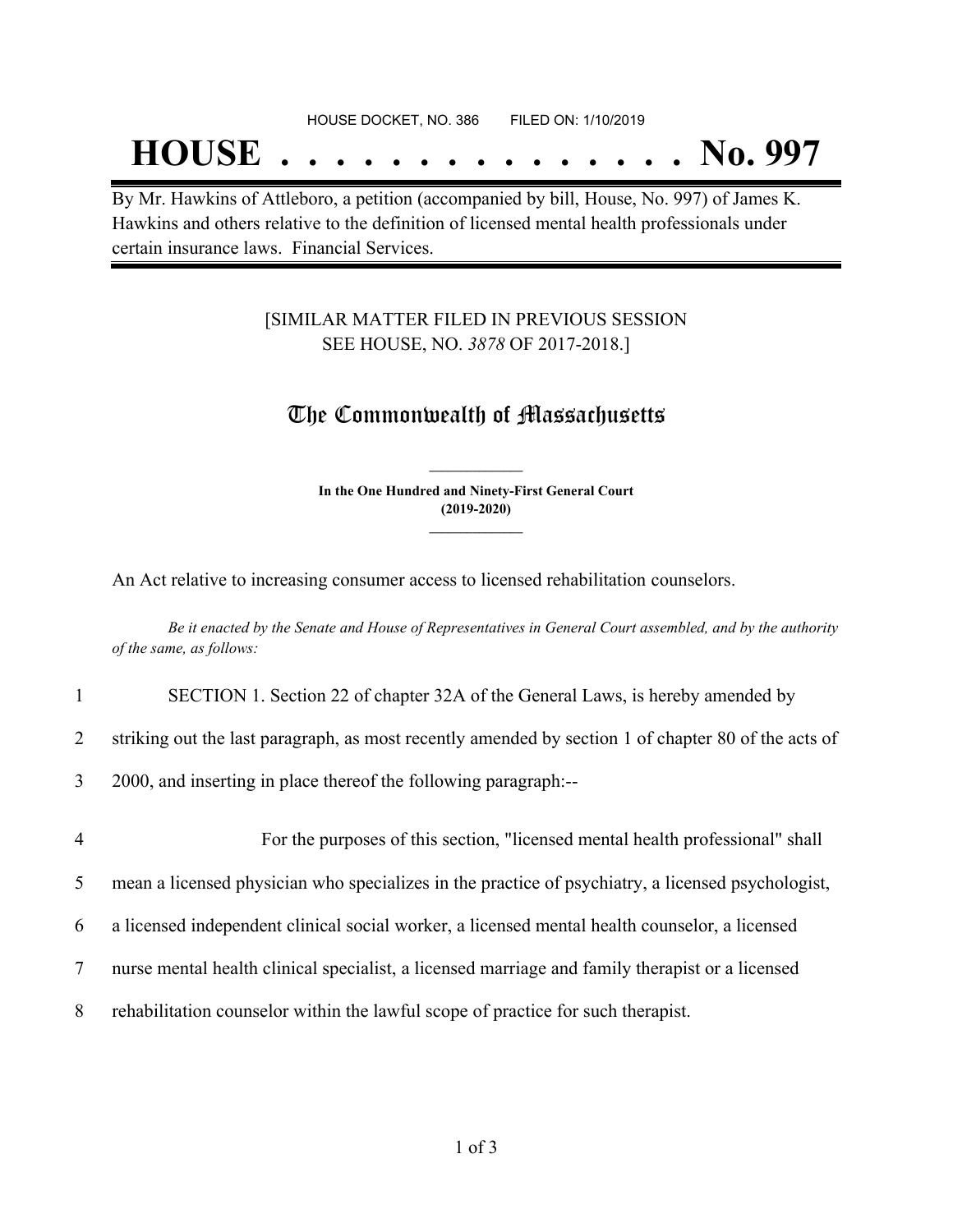| 9  | SECTION 2. Section 47B of chapter 175 of the General Laws is hereby amended by                      |
|----|-----------------------------------------------------------------------------------------------------|
| 10 | striking out the next to last paragraph, as most recently amended by section 2 of chapter 80 of the |
| 11 | acts of 2000, and inserting in place thereof the following paragraph:--                             |
| 12 | For the purposes of this section, "licensed mental health professional" shall                       |
| 13 | mean a licensed physician who specializes in the practice of psychiatry, a licensed psychologist,   |
| 14 | a licensed independent clinical social worker, a licensed mental health counselor, a licensed       |
| 15 | nurse mental health clinical specialist, a licensed marriage and family therapist, or a licensed    |
| 16 | rehabilitation counselor within the lawful scope of practice for such therapist.                    |
| 17 | SECTION 3. Section 8A of chapter 176A of the General Laws is hereby amended by                      |
| 18 | striking out the next to last paragraph, as most recently amended by section 4 of chapter 80 of the |
| 19 | acts of 2000, and inserting in place thereof the following paragraph:--                             |
| 20 | For the purposes of this section, "licensed mental health professional" shall                       |
| 21 | mean a licensed physician who specializes in the practice of psychiatry, a licensed psychologist,   |
| 22 | a licensed independent clinical social worker, a licensed mental health counselor, a licensed       |
| 23 | nurse mental health clinical specialist, a licensed marriage and family therapist, or a licensed    |
|    |                                                                                                     |
| 24 | rehabilitation counselor within the lawful scope of practice for such therapist.                    |
| 25 | SECTION 4. Section 4A of 176B of the General Laws is hereby amended by striking out                 |
| 26 | the next to last paragraph, as most recently amended by section 6 of chapter 80 of the acts of      |
| 27 | 2000, and inserting in place thereof the following paragraph:--                                     |
| 28 | For the purposes of this section, "licensed mental health professional" shall                       |
| 29 | mean a licensed physician who specializes in the practice of psychiatry, a licensed psychologist,   |

of 3